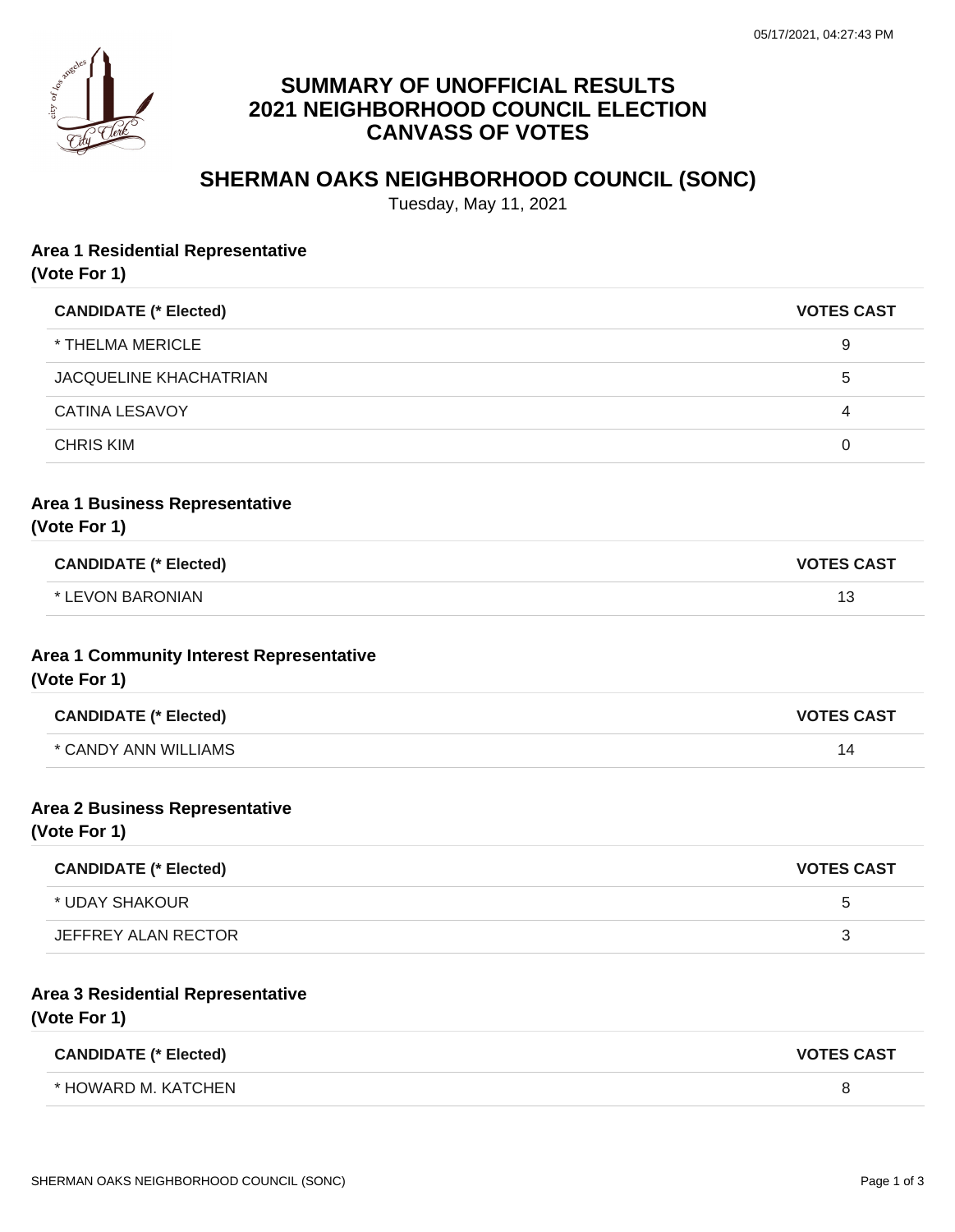# **Area 3 Business Representative (Vote For 1)**

| <b>CANDIDATE (* Elected)</b>                             | <b>VOTES CAST</b> |
|----------------------------------------------------------|-------------------|
| * ARUTYUN "HARRY" KAPUKCHYAN                             | 6                 |
| Area 3 Community Interest Representative<br>(Vote For 1) |                   |
| <b>CANDIDATE (* Elected)</b>                             | <b>VOTES CAST</b> |
| * AVO BABIAN                                             | 5                 |
| <b>Area 5 Residential Representative</b><br>(Vote For 1) |                   |
| <b>CANDIDATE (* Elected)</b>                             | <b>VOTES CAST</b> |
| * STACEY SEGARRA-BOHLINGER                               | 8                 |
| <b>ALEXIS CASTANEDA</b>                                  | $\overline{7}$    |
| Area 5 Business Representative<br>(Vote For 1)           |                   |
| <b>CANDIDATE (* Elected)</b>                             | <b>VOTES CAST</b> |
| * NORAYR TERTSAGUIAN                                     | $\overline{7}$    |
| Area 5 Community Interest Representative<br>(Vote For 1) |                   |
| <b>CANDIDATE (* Elected)</b>                             | <b>VOTES CAST</b> |
| <b>CHRISTY ADAIR</b>                                     | 11                |
| Area 6 Business Representative<br>(Vote For 1)           |                   |
| <b>CANDIDATE (* Elected)</b>                             | <b>VOTES CAST</b> |
| * TOM MATERNA                                            | 12                |